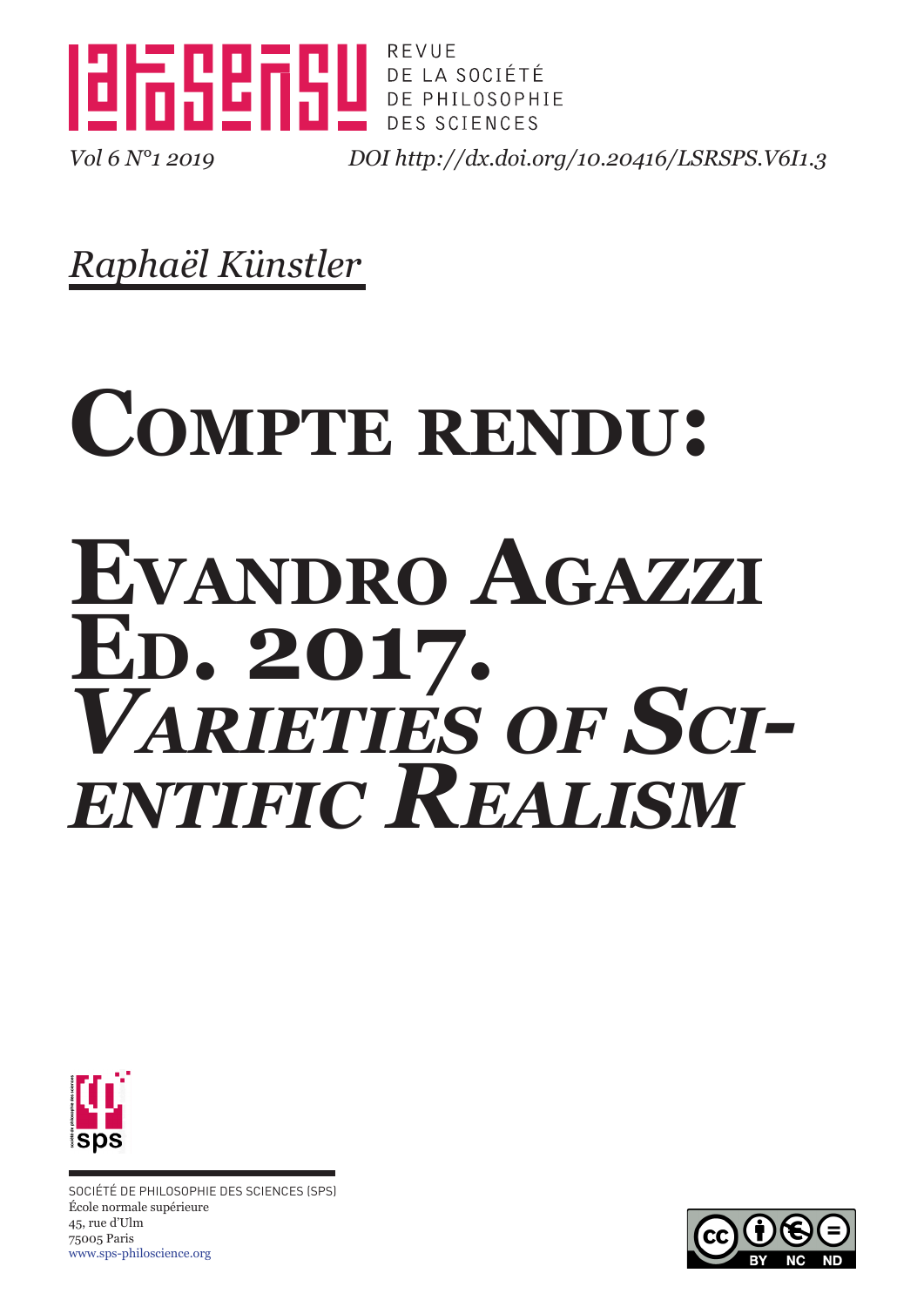# **EN DE MENDE DE LA SOCIÉTÉ DE PHILOSOPHIE**

### *Raphaël Künstler*

### **Compte rendu: Ed. Evandro Agazzi. 2017.** *Varieties of Scientific Realism.* **Springer.**

Putnam's formulation (1975) of the no miracle argument, and Putnam's (1978) and Laudan's (1981) pessimistic metainductive arguments reopened the centuries-old battle over scientific realism. Since then, all the theoretical paths in the discussion seem to have been explored. The publication, almost forty years after the origin of the discussion, of *Varieties of Scientific Realism*, a collection of contributions edited by Evandro Agazzi, inevitably raises the question: Is the scientific realism debate still alive?

Reviewing a collective work is objectively difficult because each of the contributions has its own particular features. In the case of *Varieties of Scientific Realism*, as its title makes explicit, the goal is to present a variety of contributions. As a consequence, a natural perspective on this book consists in raising two questions: Are the past achievements of the debate well represented? Are the debate's present challenges and potential developments indicated?

In order to answer both these questions, this review will follow the order of the book and end with a general assessment. The book comprises four parts: an introduction and prologue; a part dealing with general problems and arguments in the discussion of scientific realism and antirealism; a part discussing and defending "some recent conceptions of scientific realism"; and a part concerning realism in particular fields or disciplines.

In his contribution "Realism Today: Realism and Objectivity in Science", Mario Alai covers almost every aspect of the debate, namely the main arguments and the logical space of possible positions. He offers a very useful distinction between two debates which tend to be conflated under the label of "realism": the problem of scientific realism and the problem of scientific objectivity. These two problems result from two very different facts. The question of the knowability of unobservable objects follows from the recognition that our powers of detection are limited. The question of the eliminability of any subjective perspective on the world results from the observation that "knowledge is a function of two arguments, objective reality and subjective factors which precede and 'shape' our experience and cognition" (p. 38).

In his book *Scientific Objectivity and its Context*, published in 2014, Evandro Agazzi managed to develop a full theory of scientific realism. In the chapter he wrote for *Varieties of Scientific Realism*, "The Truth of Theories and Scientific Realism", he succeeds in presenting in a clear and structured way the main tenets of his book. He starts with the recognition that, in philosophy of science, objectivity has replaced

truth as the cardinal value, and objectivity understood as intersubjective agreement has replaced objectivity as a property of an object. His goal is to reinstate truth as the main value of scientific theories, and to derive strong and weak objectivity from it. In order to do so, Agazzi (i) proposes a useful distinction between "things" and "objects": objects are structured sets of predicates, which are abstracted from concrete things; (ii) develops a three-level semantics. Then he explains how to understand empirical knowledge and theoretical knowledge.

Alan Musgrave is a prominent advocate of scientific realism. In a chapter entitled "Strict Empiricism versus Explanation in Science", he presents the debate and defends his own position. According to Musgrave, in agreement with Duhem, the central contentious point is the place of explanation in science. His point of view is that "it is reasonable to believe that the best (or only) explanation of certain phenomena is true". This principle is applied at the object level and the meta level. At the object level, current scientific theories are the best available explanations of phenomena, and hence they are true. At the meta level, scientific realism is the best explanation for the success of science. This conclusion is supported by two arguments: (i) The negation of this claim entails that we cannot explain phenomena, and therefore deprives the scientific endeavor of one of its main credentials; (ii) a response to Laudan's pessimistic meta-inductive (PMI) argument. Let me briefly recap the PMI: it has often happened in the past that empirically successful theories were later rejected, so that it is not reasonable to accept a theory as true on the grounds of its empirical success. Musgrave's response bears on two conceptual distinctions: partial truth vs. verisimilitude; empirical success as verified prediction vs. empirical success as novel prediction. With both these distinctions, his argument can be understood as the application of a two-step strategy: (i) the elimination of any theory that was devoid of novel predictions from the list of relevant historical cases; (ii) the demonstration that false theories that had genuine empirical success were partially true.

In general, this paper gives a good overview of the strategy commonly used to respond to Laudan's argument. Also, it attempts to link this debate to historical debates, including the relationship between science and religion.

Bas van Fraassen's **"**Misdirection and Misconception in the Scientific Realism Debate" claims that constructive empiricism has been misconstrued: it is neither an ontological claim nor a polemical claim. The real question is not: "What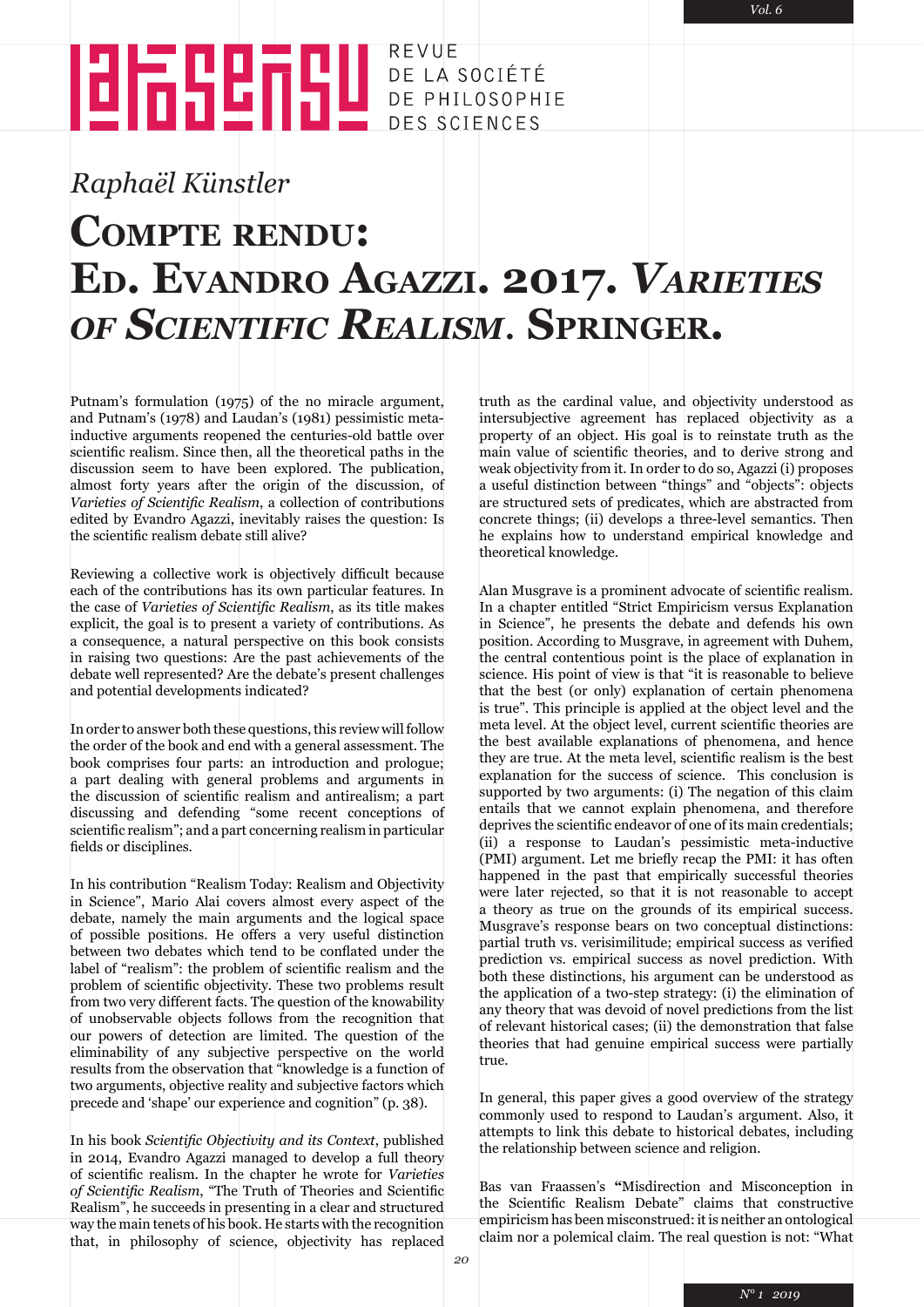## 网络细胞

REVUE DE LA SOCIÉTÉ DE PHILOSOPHIE DES SCIENCES

**Compte rendu: Ed. Evandro Agazzi. 2017.** *Varieties of Scientific Realism.* **Springer.**

is there?" but "What is science?" and, more precisely, "What are the criteria of adequacy in scientific practice?" The ontological interpretation of the debate is rejected because factual questions are not philosophical. However, van Fraassen does not seem to realize that the question: "What are the criteria of adequacy in scientific practice?" is as factual as the question about the existence of electrons. He quotes as evidence a paper by Patrick Suppe (1998), who studies the ways in which scientific papers, *de facto*, argue.

Van Fraassen claims that one can be an antirealist while being gnostic, i.e. believing that scientific theories are true. According to Papineau's definition, used here by van Fraassen, the antirealist claims that it is impossible to know if theoretical entities exist, while the scientific gnostic thinks that our currently accepted theories are true. This analogy with religious belief is misguided. A religious believer can be gnostic about biblical content while thinking that there is no such thing as biblical knowledge. Such an attitude is rationally possible because his belief involves belief in a revelation. By contrast, if scientific knowledge is impossible, theories are arbitrary. Except in the case of someone who reduces the criteria of rationality to those of logical possibilities, such a position appears to be inconsistent.

Van Fraassen misrepresents the ontological realist's claim. The ontological realist does not automatically endorse the existence of unobservable entities. This commitment is the consequence of the association of an epistemological claim (which is philosophical) and a mix of empirical claims (experimental, historical, and sociological). The first proposition has the following form: "If the conditions  $C_{1}...$  $C<sub>n</sub>$  are met, scientists know the existence and the nature of the unobservable entities their theories describe". The second proposition asserts that the conditions  $C_1...C_n$  are actually met. Add the principle of factivity of knowledge (i.e. the knowledge that p entails p), and one cannot support epistemological realism and deny ontological realism.

It is because of his epistemology that van Fraassen does not admit a link between an ascription of a justified belief and the assertion of the existence of the truthmakers of the belief. Van Fraassen (1989) holds that any belief which is not irrational is rational. He thereby blurs the boundary, on the one hand, between what is rational and what is "arational" and, on the other, between what is rationally required and what is rationally permitted. The most important consequence of this move is that two opposite decisions can be equally rational.

Van Fraassen uses his epistemological theory to discard the view that inferences to the best explanation are necessary conditions for the rationality of theory acceptances. He admits that it is rational to accept the best explanation of a known fact. But his idiosyncratic epistemology enables him to deny that it is irrational to accept an explanation other than the best.

In "Scientific Realism: Representation, Objectivity and Truth", Michel Ghins first defends semantic realism and then sets out to support his own version of epistemic scientific realism.

However, he refuses to use "wholesale" realism (Magnus and Callender 2004) or "recipe-realism" (Saatsi 2016), and in particular he refuses to use the no miracle argument. If scientific realism is defined as the identification of the good reasons (or arguments) scientists have for accepting the truth of current scientific theories, "the challenge for the realist is to formulate criteria for selecting objects posited by our theories which deserve to be called 'real'" (p. 119). Once these good reasons are identified, the task is to determine what parts of our theories are justified by these reasons.

The central question any endeavor of this kind raises is that of the justification of the justification criteria. Are there good reasons for believing that a given reason is a good reason? Ghins solves this problem with the help of two different facts. First, he draws on a historical case of a successful argumentation for the existence of unobservable objects, namely Perrin's famous case for the existence of atoms. He abstracts from this case four general requirements for arguments. Second, Ghins derives from semantic realism the impossibility of believing in the infallibility of current scientific theories: no mental content, even the best reason, is infallibly correlated with truth, since truth is an absolute property of a statement.

In a chapter entitled "Robustness and Scientific Realism", Marco Buzzoni's starting point is the lack of cogency of Smart's cosmic coincidence argument, even in Putnam's (1975) and Hacking's (1983) reworked versions. He also follows Woodward's (2006) recommendation to distinguish between different concepts of robustness. Buzzoni contends that, in order to make Smart's cosmic argument work, one has to avoid "the opposite error of neglecting important similarities between these different kinds of robustness" (pp. 139-140). He shows that robustness as consilience and robustness as stability should be understood as interdependent.

The form of Thomas Nickles' paper, "Cognitive Illusions and Nonrealism: Objections and Replies", is an interview with the author by himself about his own views on scientific realism, namely non-realism and cognitive illusions. However, it is difficult to grasp the originality of his view. Substituting the label "antirealism" for "nonrealism" is only a verbal move, since their definitions are identical. According to the author, "[w]hen it comes to deep, postulatory theories, I am a nonrealist. I deny that we have sufficient evidence and argument to conclude with confidence that even our most mature theories are true, or very nearly" (p. 151); this is nothing other than epistemic antirealism. As for "cognitive illusions", this is nothing more nor less than a reformulation of what could be called the Pyrrhonian version of the pessimistic induction argument (Künstler 2012; Wray 2012).

Instead of dealing directly with the scientific realism debate, Fabio Minazzi's contribution "The Epistemological Problem of the Objectivity of Knowledge" grapples with the general problem of defining objectivity. Following the historical order, the author recapitulates different solutions that have been offered to this problem, from Kant to Preti's neo-realism.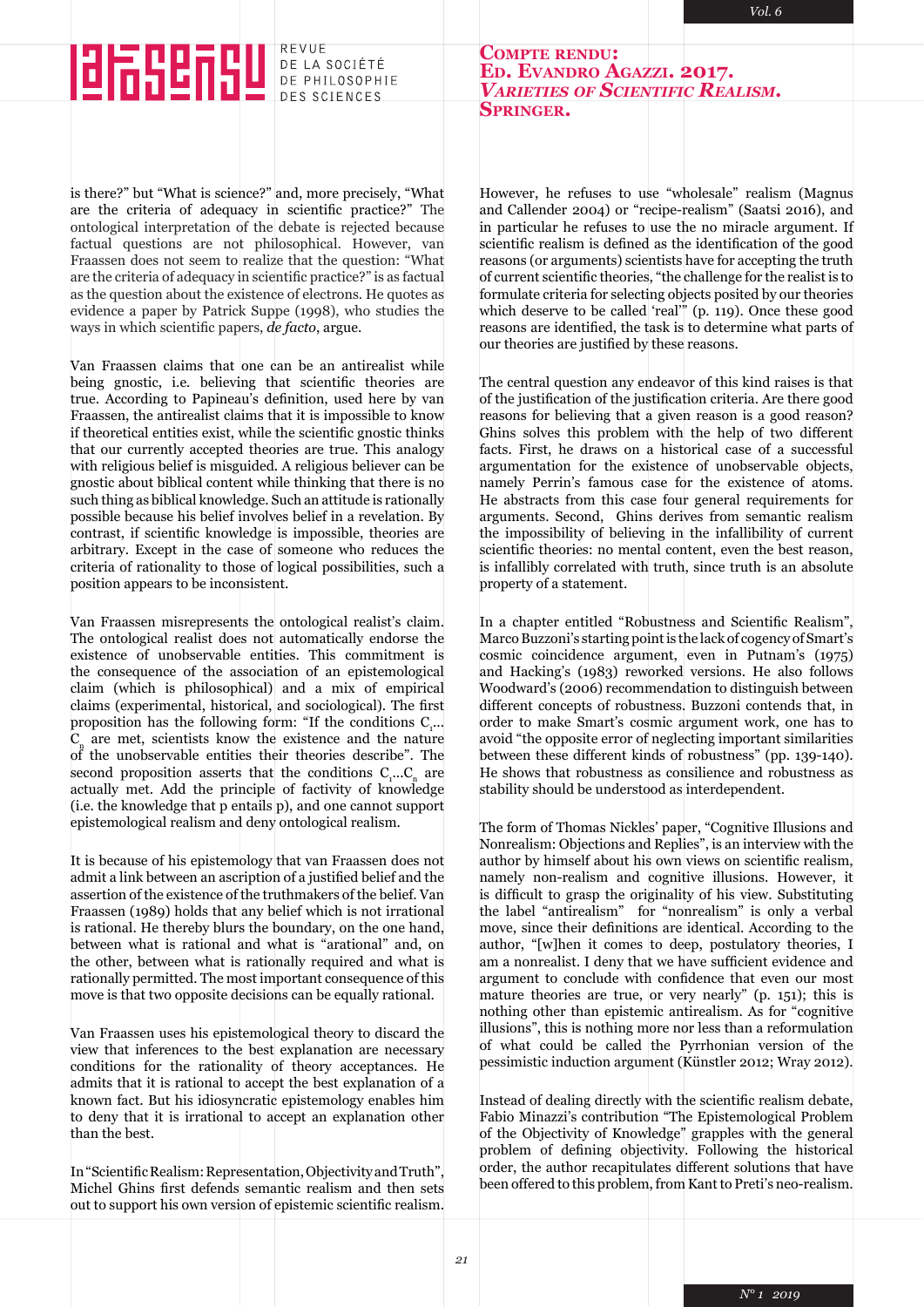## 阻乱阻阻

REVUE DE LA SOCIÉTÉ DE PHILOSOPHIE DES SCIENCES

**Compte rendu: Ed. Evandro Agazzi. 2017.** *Varieties of Scientific Realism.* **Springer.**

Gerhard Vollmer, in a chapter entitled "Why Do Theories Fail?", sets out to present "the best argument for realism". In a nutshell, he argues that only realism can explain why scientific theories fail. The premises of his argument are:

(1) A true theory cannot fail (i.e. be rejected).

- (2) Anti-realism does not explain why theories fail.
- (2a) Anti-realists do not talk about it.
- (2b) Anti-realists cannot explain it.

The problem with Vollmer's argument is that both these premises are false. (1) A true theory can fail and be rejected for a long time by the scientific community (e.g. Copernicus's theory, Mendel's theory, Wegener's atomist theory, Darwin's theory). This is possible because a scientific theory cannot be applied to phenomena without auxiliary hypotheses and models.

(2a) Vollmer wonders why antirealists wonder "why did Putnam, van Fraassen and most other realists (*sic*) put up with the *success* of realistic hypotheses, theories and so instead of referring to their *failures*?" Since Laudan's paper, most of the literature has been devoted to precisely this problem. Even Poincaré and Duhem have tried to give a response to it.

(2b) Anti-realists do provide explanations for the failure of theories. For instance, it is often claimed that the explanation for the failure of a theory is that it postulated entities whose existence was not empirically grounded, which were used to make empirical predictions. Another explanation is that a theory is not empirically adequate. The motivation for accepting a theory is only its ability to derive true empirical regularities. Often a theory predicts unobserved empirical regularities. Thus, if these predictions turn out to be false, the theory should be rejected. Scientific anti-realists accept the existence and knowability of empirical regularities, since they do not reject empirical knowledge.

The failure of Vollmer's argument springs from confusion as to what scientific realism is. He distinguishes between three varieties of realism: ontological, epistemological and methodological, and yet he discusses these varieties without taking this distinction into account. For instance, it is unclear whether his best argument is for ontological, epistemological or methodological realism. The fact that past theories were rejected might be a reason to believe in a mind-independent reality, but this consideration is not an argument for "methodological realism". On the contrary, the author seems to ignore the fact that the most important of the antirealists' arguments draws on the fact of past failures of science in order to cast doubt on current scientific theories.

In a chapter entitled "Scientific Realism and the Mind-Independence of the World", Stathis Psillos does not, surprisingly, deal with the epistemological claim of scientific realism, as he did in his previous work, but with its metaphysical claim that: "The world has a definite and mind-independent structure" (p. 209). He has previously put forward the defence that this claim should be understood as licensing "the possibility of a gap between what there is in the world and what is issued (...) as existing by a suitable (even ideal) set of epistemic practices and conditions" (p. 210). He contends that neither idealism nor verificationism allows for this "possibility of divergence". He therefore adds two necessary conditions for mind independence: "irreducible existence", in order to exclude idealism, and "objective existence", in order to exclude verificationism.

Steven French's "Structural Realism and the Toolbox of Metaphysics" is a response to Saatsi's (2016) charge against what he calls "recipe realism". First, let me outline Saatsi's claim in order to contextualize French's response. "Recipe realism" aims to find a procedure, applicable to any scientific theory, which can identify the epistemologically safe parts of those theories. Saatsi offers three main arguments to support his criticism: (*non-projectibility*) "recipe realism" inductively justifies its algorithms by blindly treating scientific theories as homogeneous; (*relativism*) there are many contradictory versions of such recipes; (*non-informativity*) the recipes do not help us to know what theories say about reality. He contends that "recipe realism" should be replaced by an "exemplar-driven realism", conceived as a "positive attitude" which, in every case of theoretical change, searches for invariant elements whose presence explains the experimental successes of the discarded theory.

French agrees with Saatsi's rejection of "recipe realism", but he denies that such rejection implies renouncing structural realism. In order to rebut this implication, he tries to show that structural realism should be seen as an item belonging to exemplar-driven realism. Scientific realism avoids the non-projectibility objection, since it is a theory about the theoretical content of quantum theory, quantum field theory and high-energy physics, which are all related. The structural realist avoids the relativism objection, since formal tools (Ramsey sentences, set theory or category theory) are only tools of representation. The non-informativeness objection is blocked by the fact that, for each theory, the notion of structure is introduced for specific reasons: the problem of underdetermination in the case of quantum physics; Poincaré's symmetry in that of quantum field theory.

French goes further than Saatsi. The exemplar-driven approach is exposed to the danger of being redundant by comparison with a plain scientific evaluation or the historiographical reconstruction of theories. Why is this approach still a *philosophical* approach? According to French, the philosopher's task is to ascertain the metaphysical implications of these theories. How can metaphysics help to understand science? French identifies three options: science replaces metaphysics, metaphysics replicates scientific notions, or metaphysics is a toolbox to understand science. He advocates this last approach, and gives an illustration by discussing how the structural view can be cashed out in terms of the classical determinable/determinate distinction or in terms of Paul's (2012) "mereological bundle theory".

Although it only appears in the fourth section of the book, Amparo Gómez's paper, "Causation and Scientific Realism: